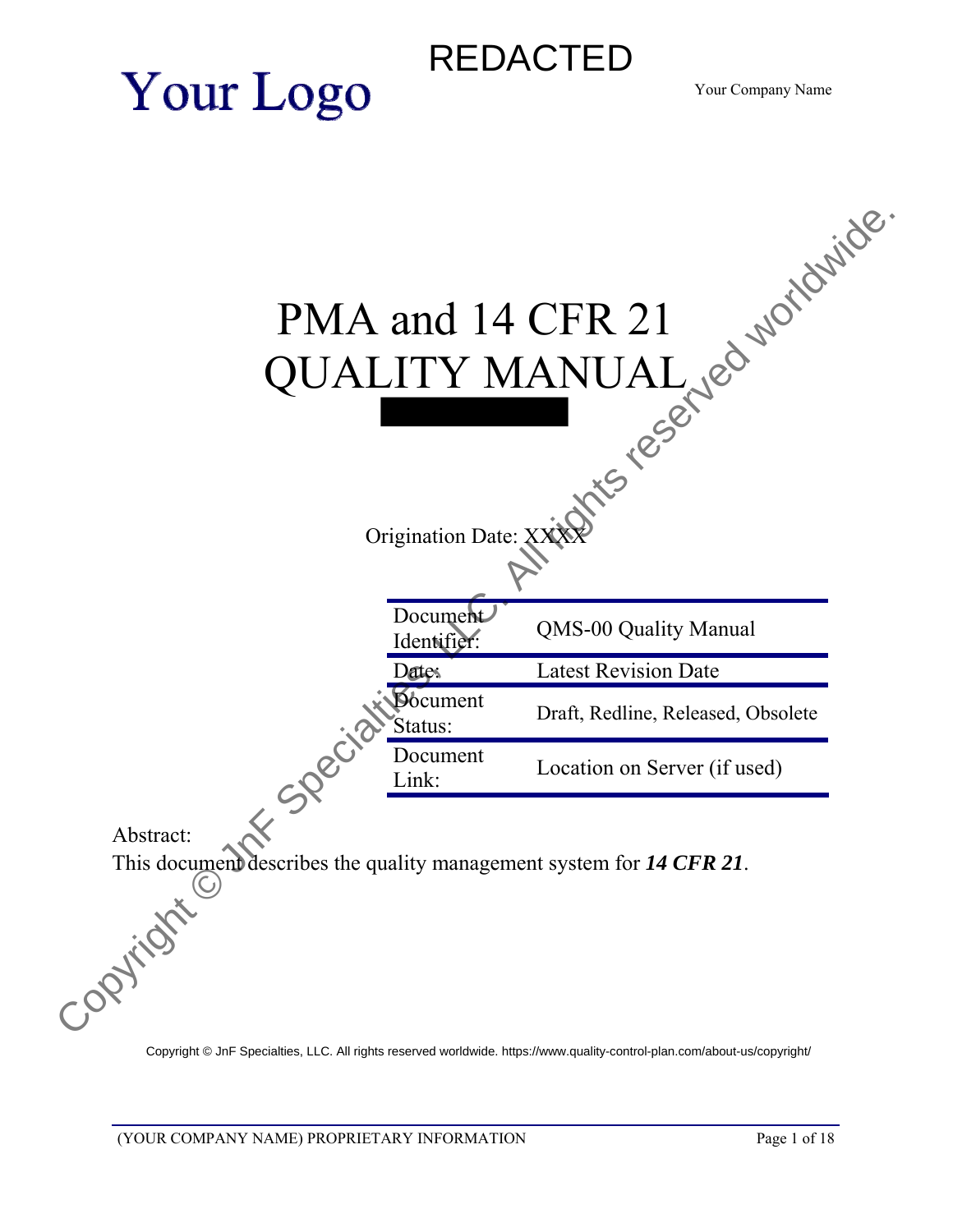### REVISION LOG

|            | Issue Date                      | Comment                                           |                   | inde.<br>Author                                                                                |
|------------|---------------------------------|---------------------------------------------------|-------------------|------------------------------------------------------------------------------------------------|
| Orig       |                                 |                                                   |                   | $\overline{8}$                                                                                 |
|            |                                 |                                                   |                   |                                                                                                |
|            |                                 |                                                   |                   |                                                                                                |
|            |                                 |                                                   |                   |                                                                                                |
|            |                                 |                                                   |                   |                                                                                                |
|            |                                 |                                                   |                   | TeseMer                                                                                        |
|            |                                 | DOCUMENT CHANGE RECORD                            |                   |                                                                                                |
|            |                                 |                                                   |                   |                                                                                                |
| Issue Item |                                 |                                                   | Reason for Change |                                                                                                |
|            |                                 |                                                   |                   |                                                                                                |
|            |                                 |                                                   |                   |                                                                                                |
|            |                                 |                                                   |                   |                                                                                                |
|            |                                 |                                                   |                   |                                                                                                |
|            |                                 |                                                   |                   |                                                                                                |
|            |                                 |                                                   |                   |                                                                                                |
|            |                                 |                                                   |                   | Changes to the Quality System are approved by the FAA Manufacturing Inspection District Office |
|            | (MIDO) prior to implementation. |                                                   |                   |                                                                                                |
|            |                                 |                                                   |                   | The Company immediately notifies the FAA MIDO, in writing, of changes that affect inspection,  |
|            |                                 | conformity or airworthiness of approved articles. |                   |                                                                                                |
|            |                                 |                                                   |                   |                                                                                                |
|            |                                 |                                                   |                   |                                                                                                |
|            |                                 |                                                   |                   |                                                                                                |
|            |                                 |                                                   |                   |                                                                                                |
|            | J J H St                        |                                                   |                   |                                                                                                |
|            |                                 |                                                   |                   |                                                                                                |
|            |                                 |                                                   |                   |                                                                                                |
|            | Copyright                       |                                                   |                   |                                                                                                |

### DOCUMENT CHANGE RECORD

| Issue Item | Reason for Change |
|------------|-------------------|
|            |                   |
|            |                   |
|            |                   |
|            |                   |
|            |                   |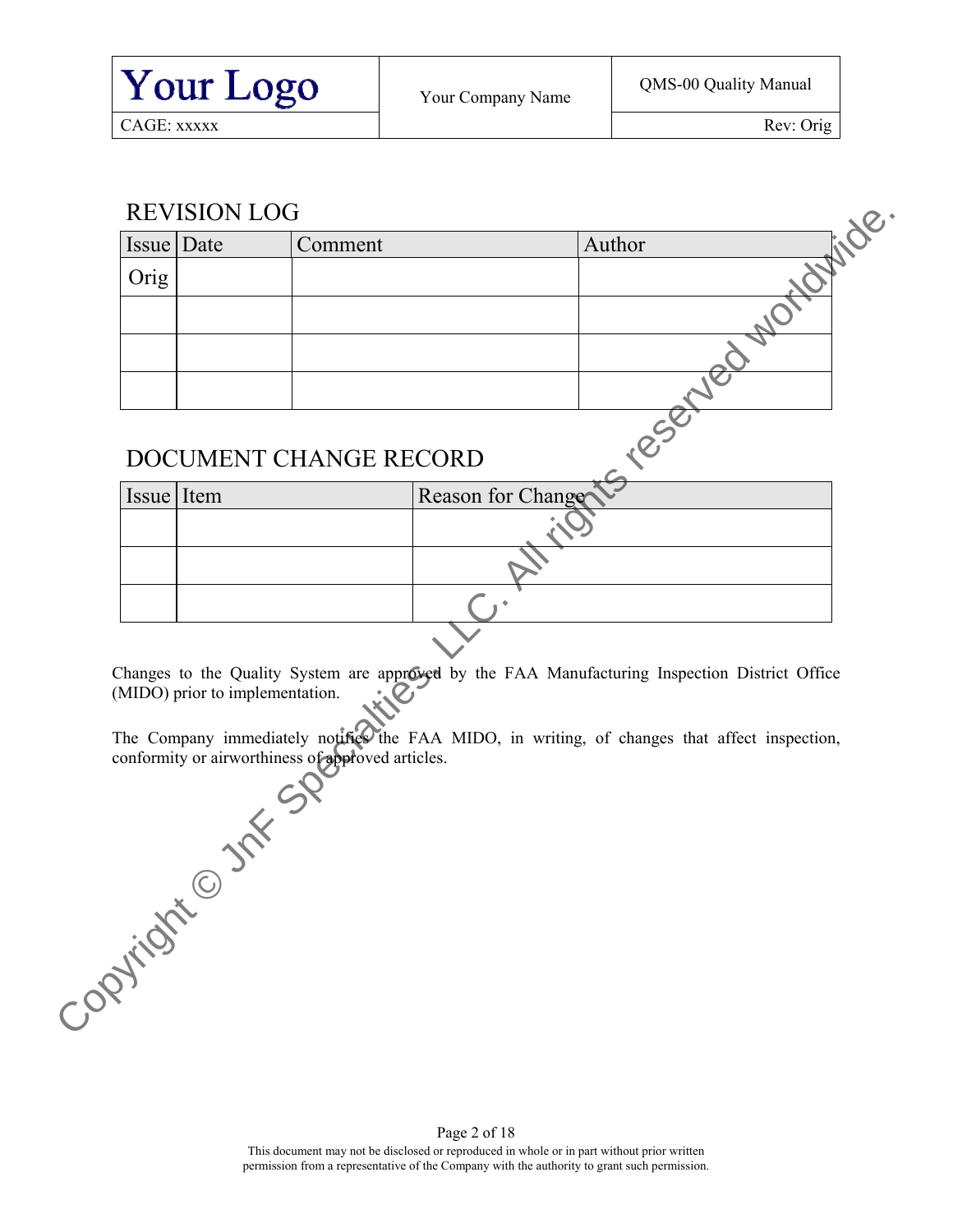

Rev: Orig

### **TABLE OF CONTENTS**

| 1.0<br>SCOPE. |  |
|---------------|--|
| 1.1           |  |
| 1.2           |  |
| 1.3           |  |
| 1.4           |  |
|               |  |
|               |  |
| B1            |  |
|               |  |
|               |  |
|               |  |
|               |  |
|               |  |
|               |  |
|               |  |
|               |  |
|               |  |
|               |  |
|               |  |
|               |  |
|               |  |
|               |  |
|               |  |
|               |  |
|               |  |
|               |  |
| Copyright     |  |
|               |  |
|               |  |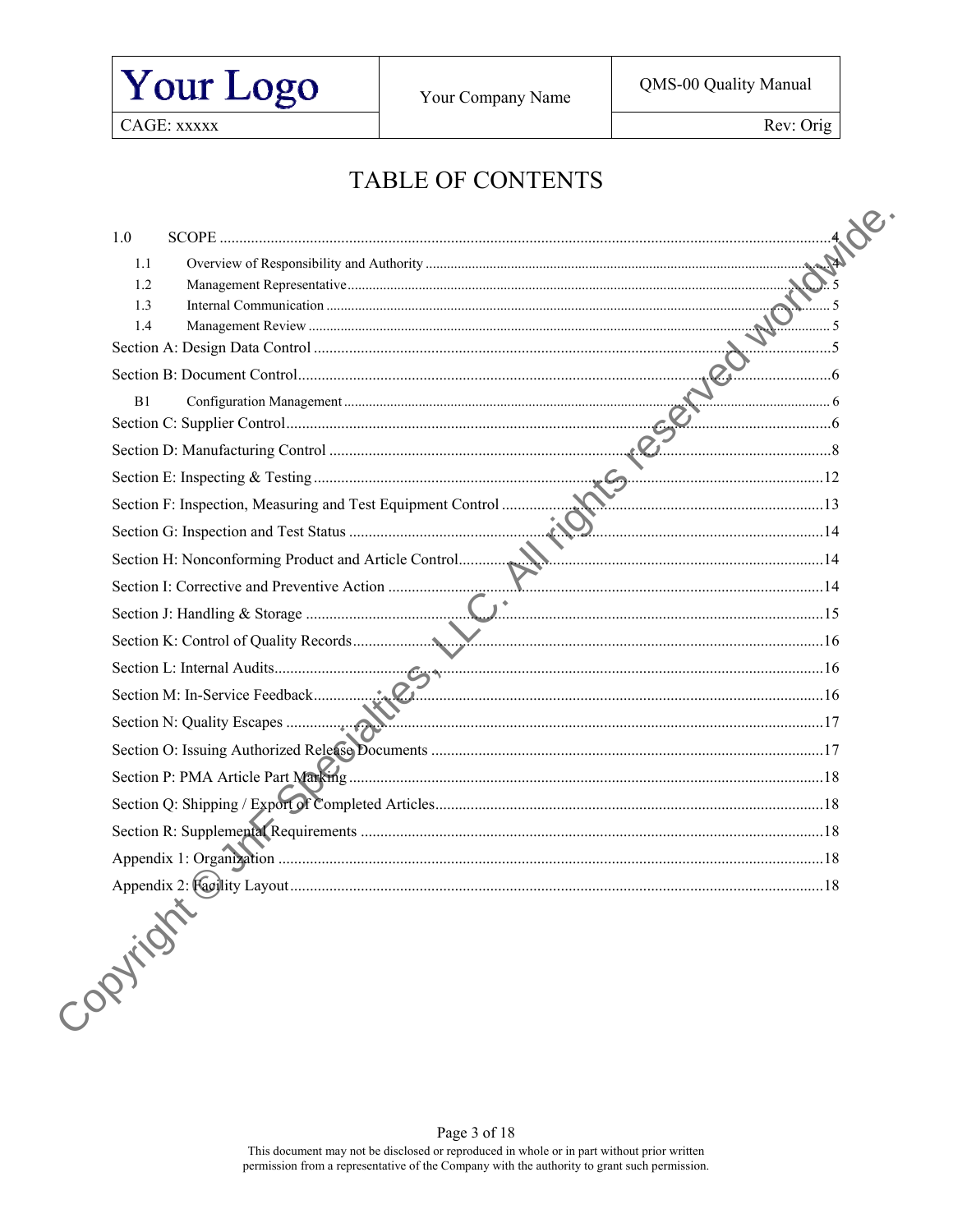

Rev: Orig

## **1.0 SCOPE**

This quality assurance manual is submitted to the Federal Aviation Administration (FAA) for information  $\mathcal{L}$ and conformance according to Regulatory Compliance requirements. This manual includes verifications policies and procedures and instructions for the design, development and manufacture of Parts Manufacturer Approval (PMA) articles for various model aircraft under the authority of Title 14 Code of Federal Regulations (14 CFR).

This manual establishes and maintains a quality assurance system to ensure compliance and conformance with FAA-PMA Articles manufactured for use on certified aircraft or as detail components of an aircraft assembly.

Changes that impact inspection, conformity and airworthiness are only implemented into this manual with prior FAA approval.

The Company notifies the FAA in writing, in advance, when the manufacturing facility is relocated or expanded to other locations. Prior to shipping FAA-PMA parts from a new location, the new facility is evaluated and approved by the FAA.

The Company is committed to the ongoing maintenance and improvement of the quality management system; to ensure this, management focuses on deploying practical steps that positively support quality and environmental policies.

<span id="page-3-0"></span>

### *1.1 Overview of Responsibility and Authority*

<span id="page-3-1"></span>The organizational chart in Appendix 1 is an overview of the management structure of the Company. See personnel roster for the name of the Responsible Authority (RA) in each branch of management that includes multiple assignments. In all cases, the appropriate person has

#### Page 4 of 18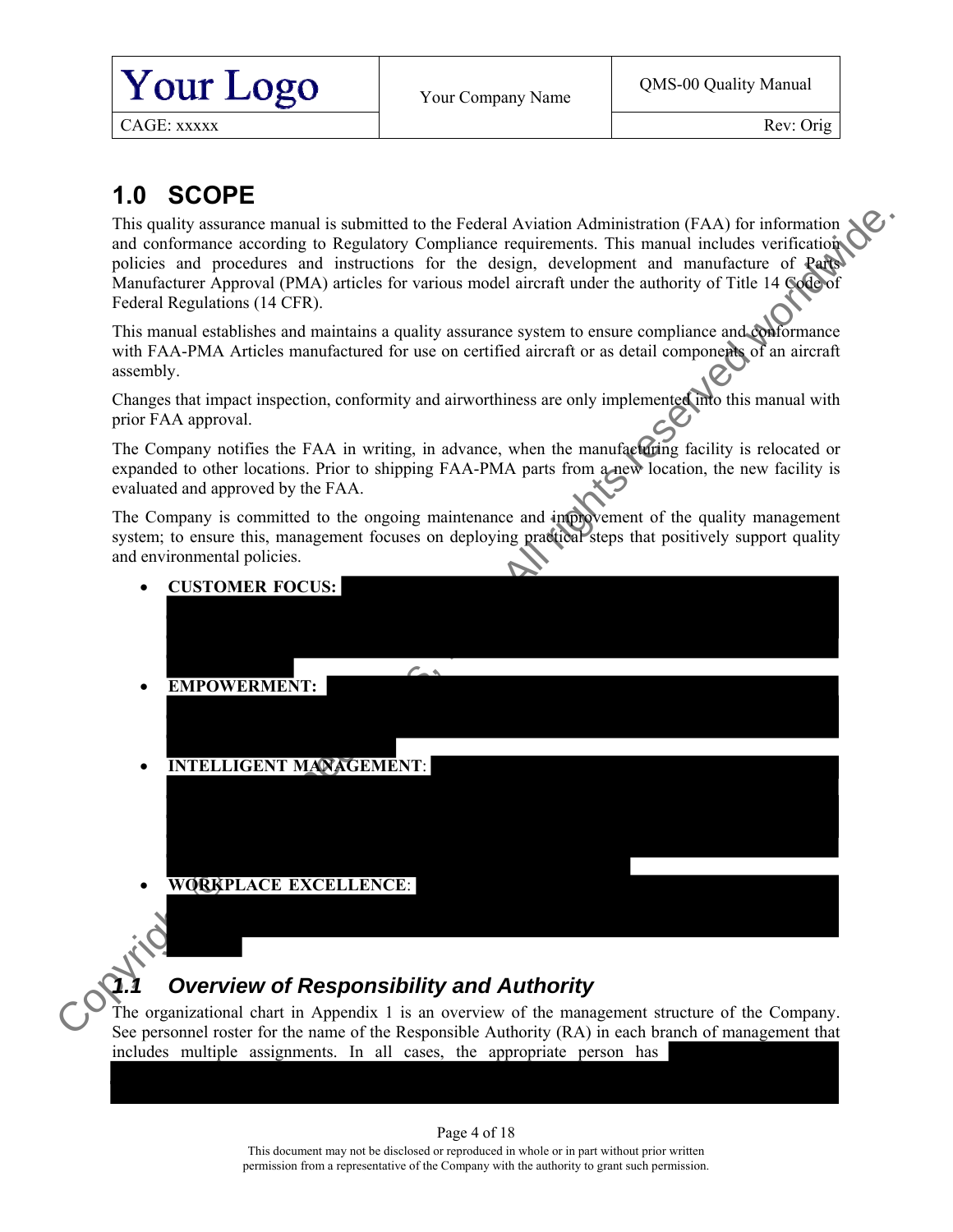

### *1.2 Management Representative*

The Accountable Manager of the Company has been assigned the role of Quality System Management Representative. The Accountable Manager is responsible for

<span id="page-4-0"></span>

### <span id="page-4-1"></span>*1.3 Internal Communication*

To ensure proper communication between and throughout all levels of employees within the Company, internal communication is

This system

requires management to

## <span id="page-4-2"></span>*1.4 Management Review*

Management Review meetings are conducted according to the *QMS-04 Management Process Procedure*. This procedure defines

## <span id="page-4-3"></span>**Section A: Design Data Control**

- A1 Copies of all drawings for FAA Approved articles are
	- Design data is filed by Drawing Number and the latest revision is
- A3 Minor design changes to the PMA Articles are
- A4 Major design changes are

#### Page 5 of 18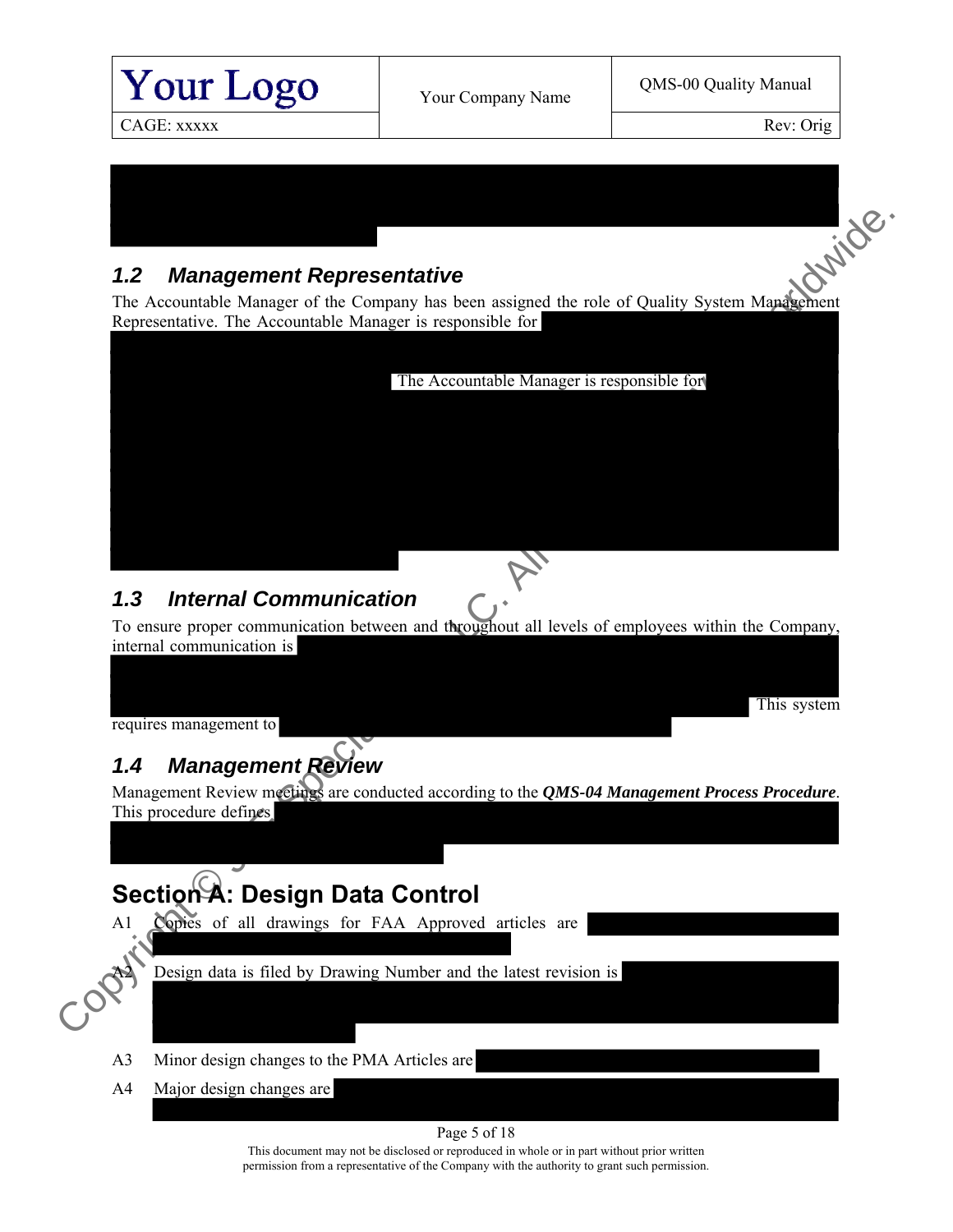<span id="page-5-2"></span><span id="page-5-1"></span><span id="page-5-0"></span>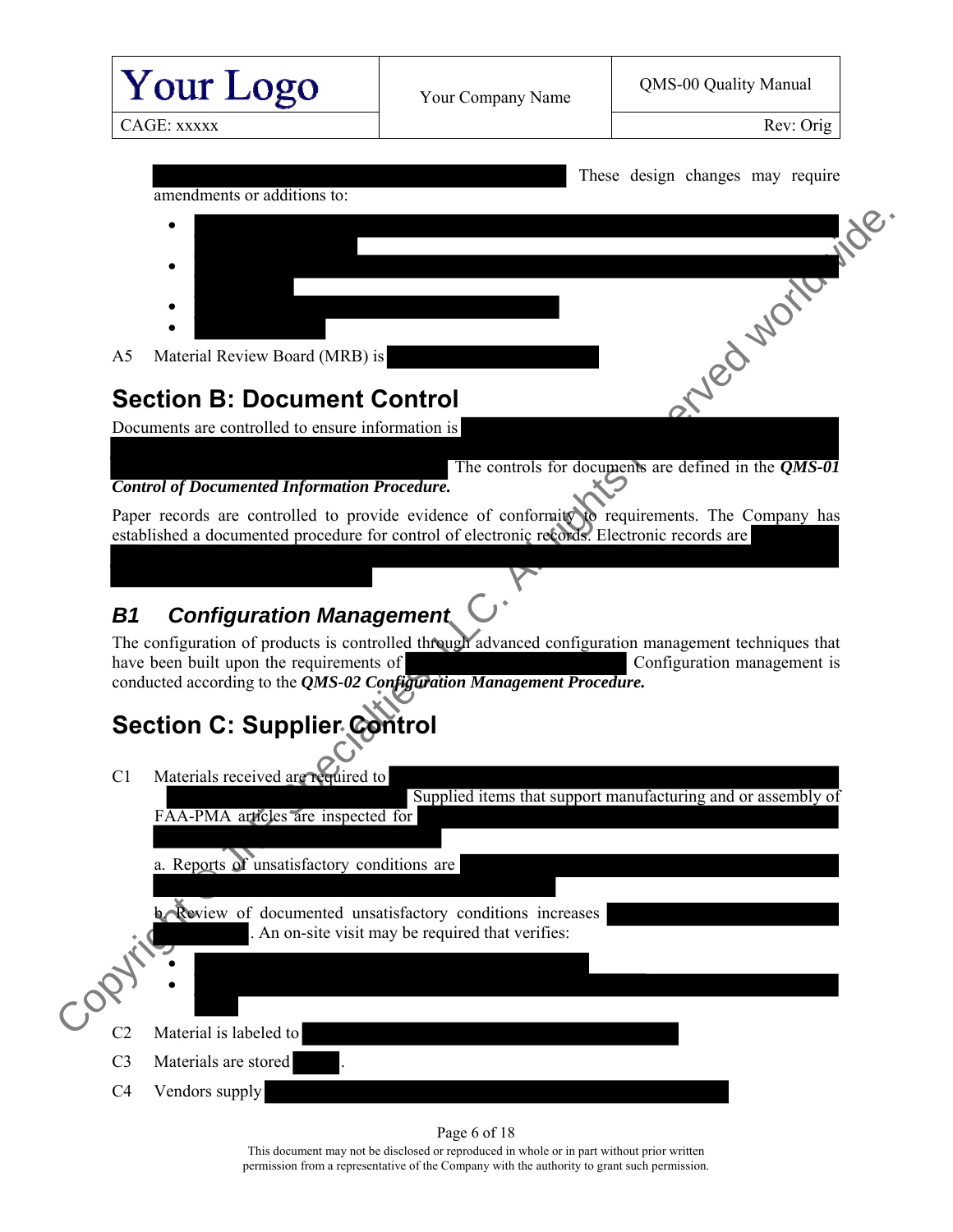

Rev: Orig

packing sheet and the purchase order then each shipment is inspected for:



permission from a representative of the Company with the authority to grant such permission.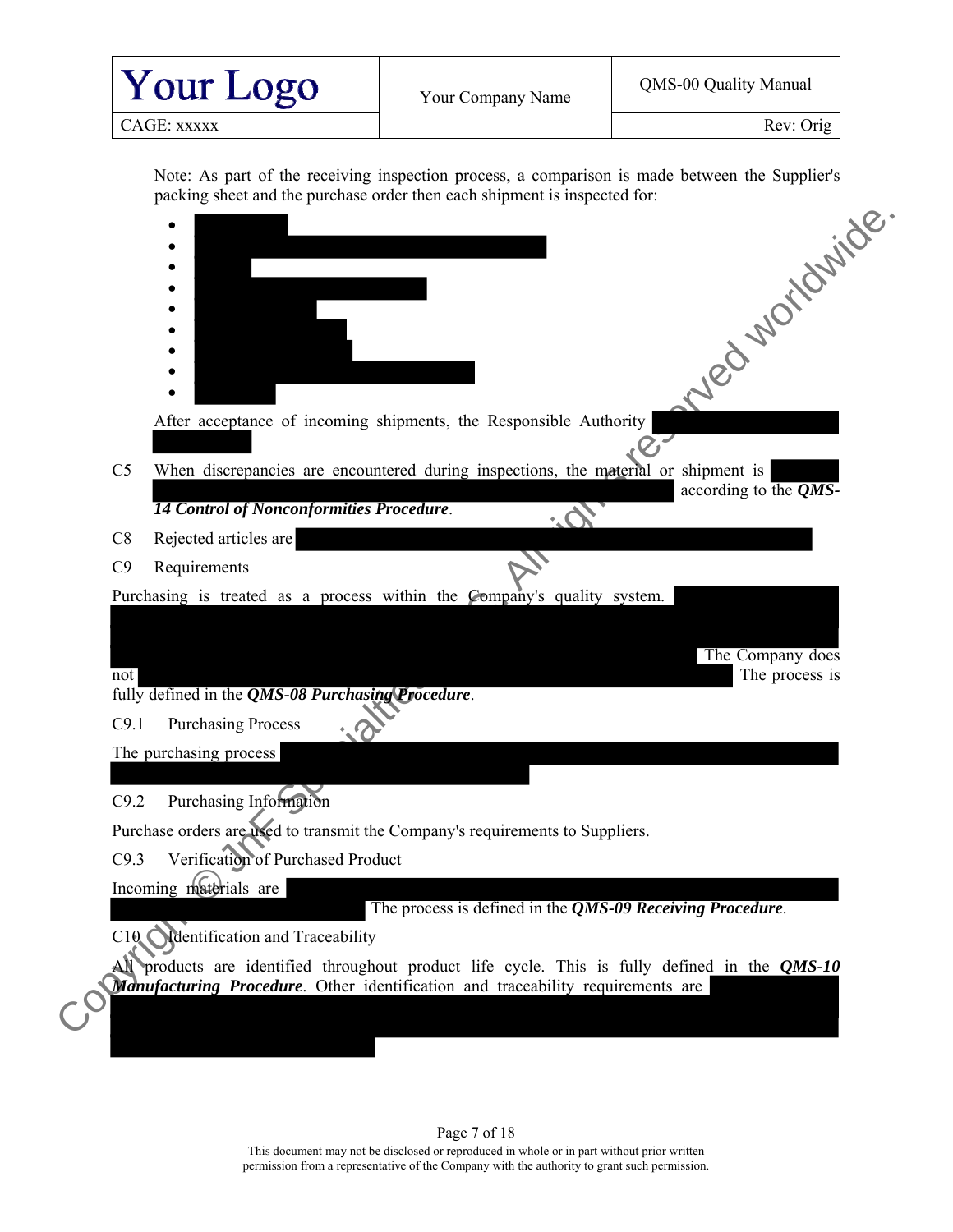

Rev: Orig

#### C11 Preservation of Product



## **Section D: Manufacturing Control**

The Design and Development process ensures that design activities are conducted in a controlled manner, which is defined in the *QMS-17 Design and Development Procedure*. *Instructions for Continued Airworthiness* (ICA) are kept current with design changes.

D1 Materials received are required to

D2 A *Shop Routing Sheet* is used to document the number of pieces at each step of the manufacturing process and is used to annotate any losses. A shop routing sheet is used for

- D3 The Company uses a folder for
- D<sub>4</sub> Parts are inspected to
- D5 Small parts (sub-assemblies) are marked according to *FAR 45.15(b)* with a tag attached to the part or the packaging for the part.



D7 Requirements:

The Company plans and carries out processes for product realization. In general, this includes assurances that:

<span id="page-7-0"></span>

#### Page 8 of 18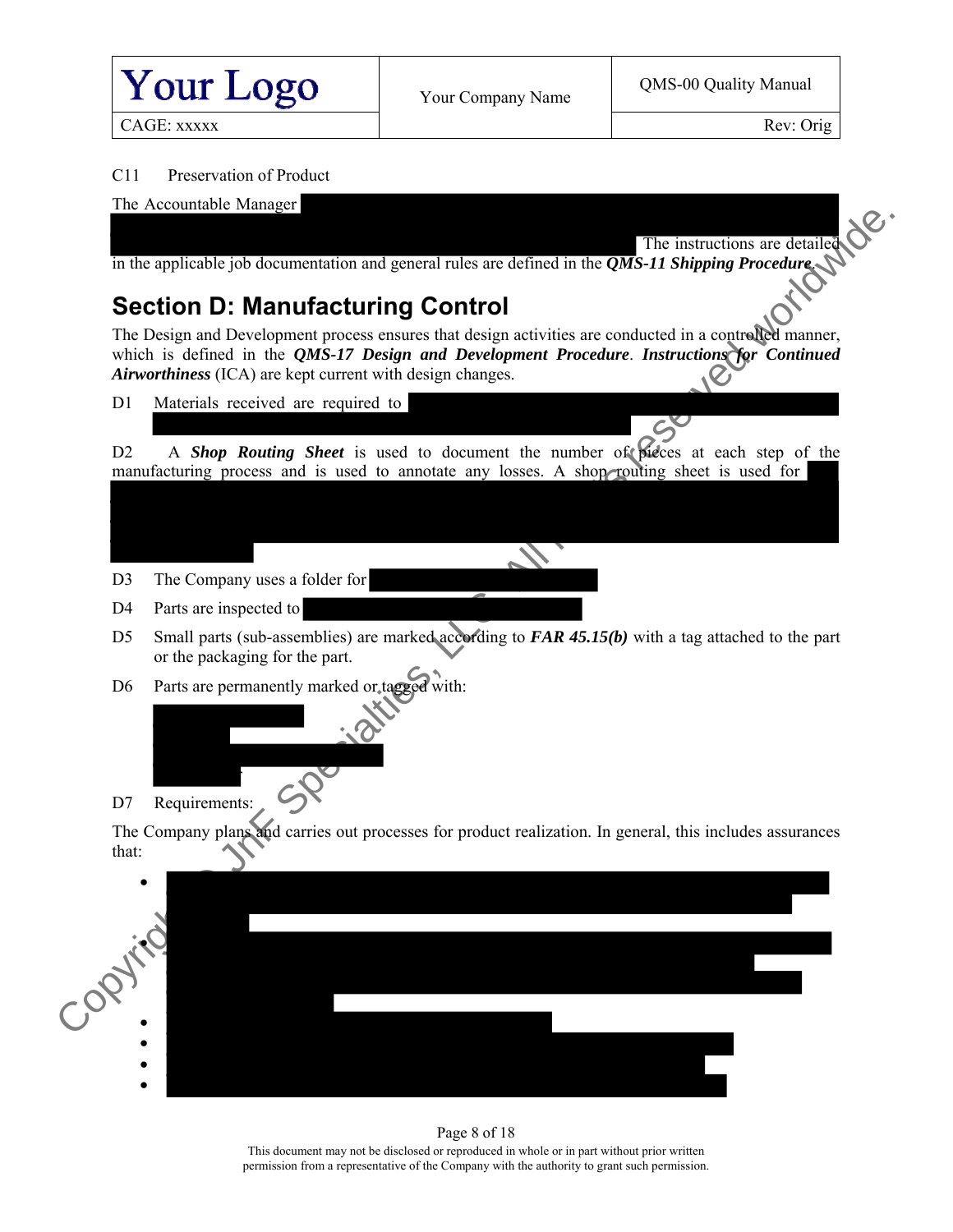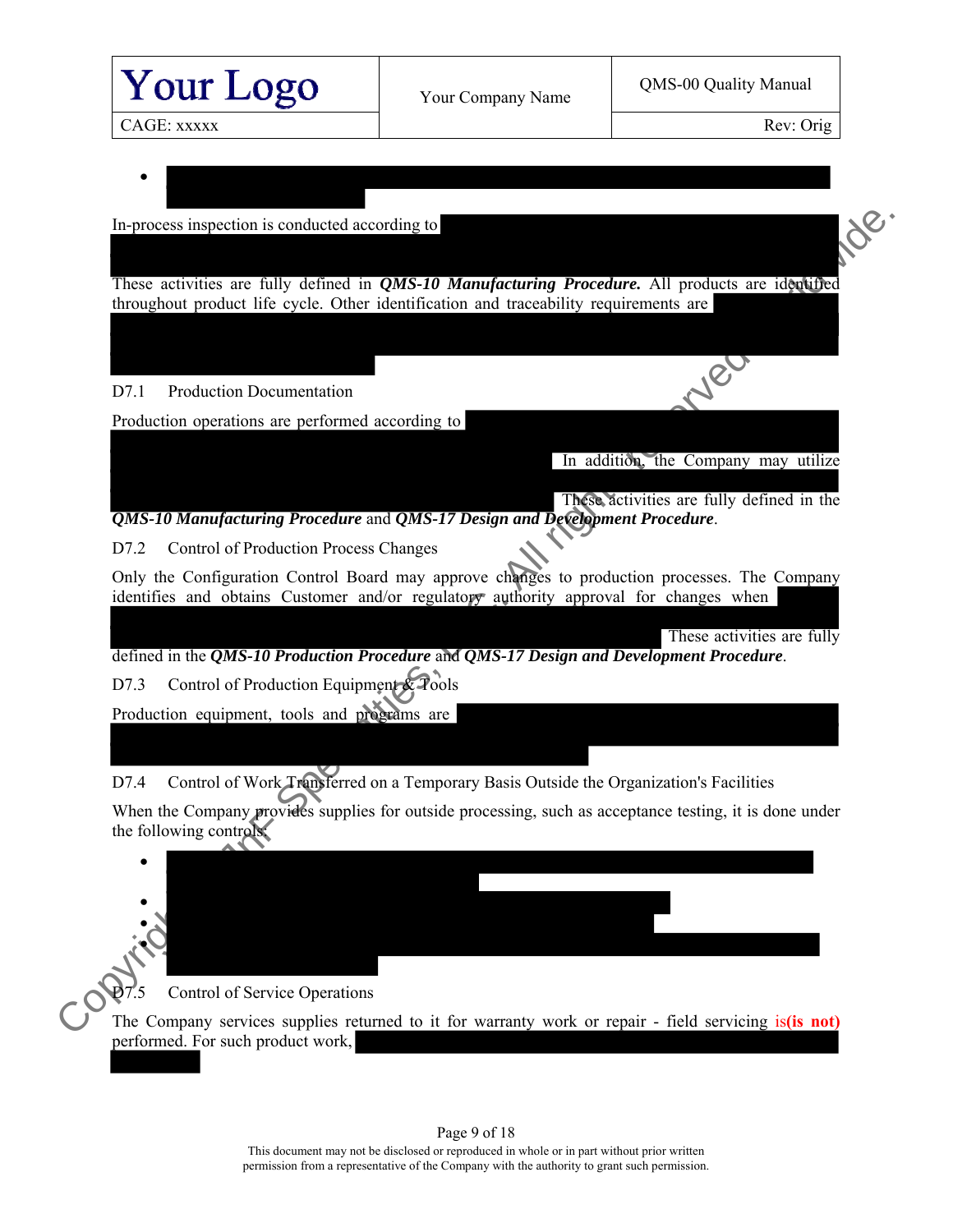

Rev: Orig

CAGE: xxxxx

#### D8 Customer Property

Where Customer property is provided to the Company for processing or use, it is

Damaged or missing Customer property is

Government and Customer property is controlled according to the *QMS-10 Production Procedure*, specified contractual requirements and

#### D9 Preservation of Product

The Accountable Manager specifies, where required and according to contractual directives, instructions for Convertise the state of the state of the state of the control of the specified control and Customer poperty is controlled according to the QMS-10 Freduction Neverlander.<br>
Specified contraction Chronicle is controlled acco

 The instructions are detailed in the applicable job documentation and general rules are defined in the *QMS-11 Shipping Procedure*.

D10 Identification and Traceability

All products are identified throughout product life cycle. This is fully defined in the *QMS-10 Manufacturing Procedure*. Other identification and traceability requirements are

D11 Monitoring and Measurement of Product

To ensure the conformance of product to requirements, monitoring and measurement is conducted

The Quality Group is responsible for

Inspection methods may include but are not limited to:

#### Page 10 of 18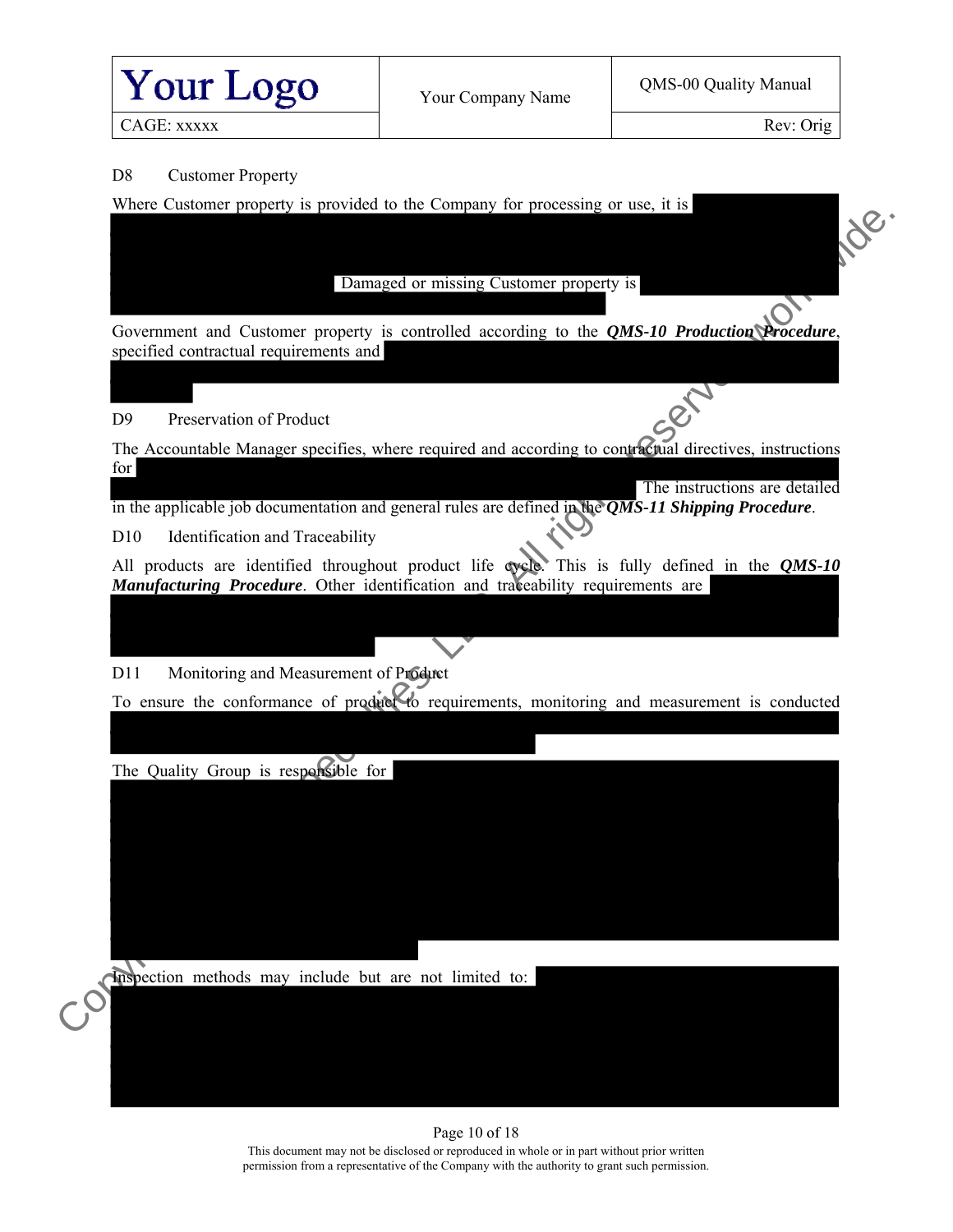

Analysis, approved *Request for Deviation or Waiver* or other limited risk condition, at least two applicable MRB members may

### D11.1 Inspection Documentation

The engineering drawing, FAA-approved design data and/or other technical documentation provide the requirements for all deliverable supplies. In all cases, this includes

D11.2 First Article Inspection (FAI)

When required by purchase order or Customer specification, a First Article Inspection (FAI) is performed. The FAI is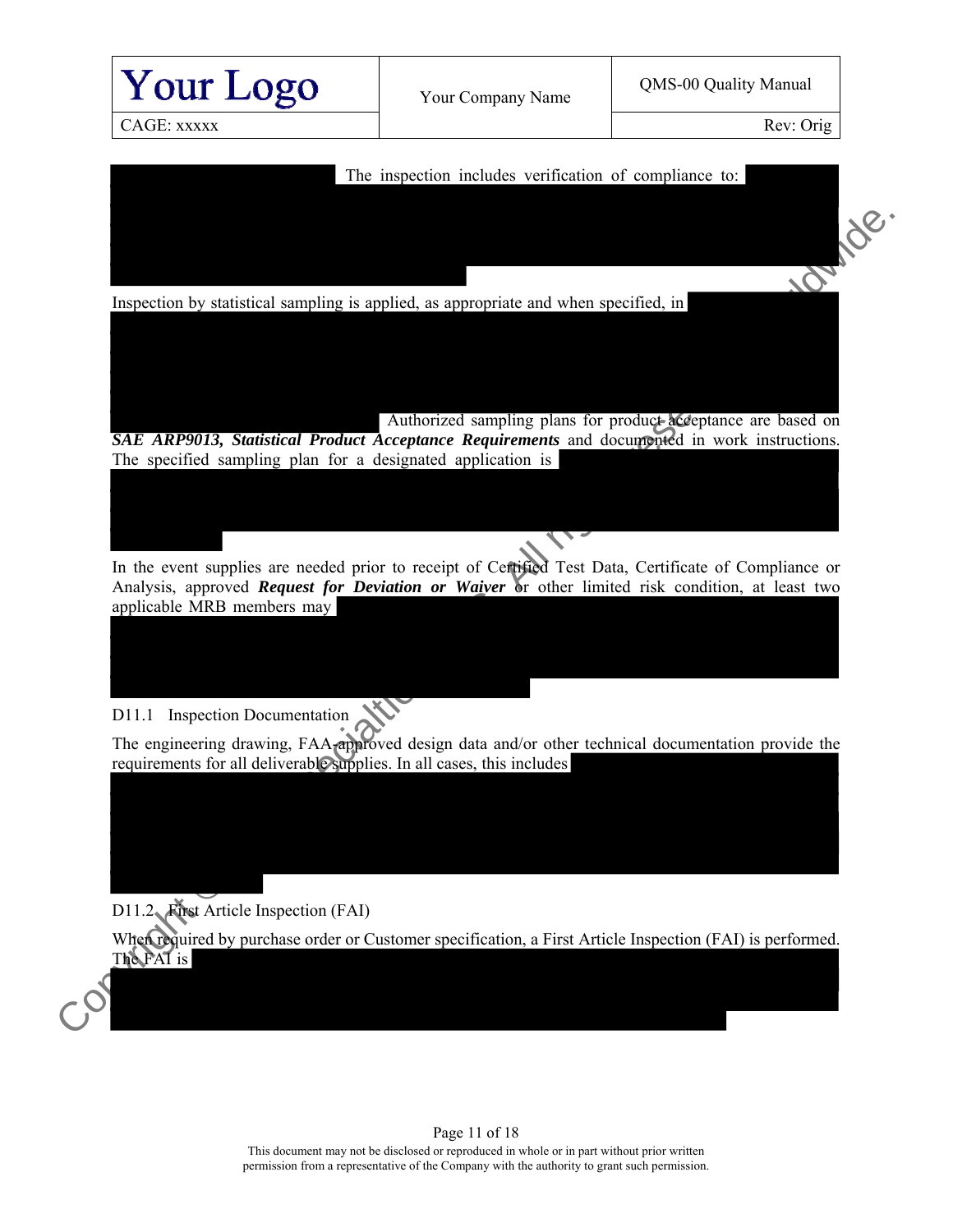

#### D12 Competence, Training and Awareness

|  | All Company personnel are hired on the basis of their ability to |  |  |  |  |  |  |
|--|------------------------------------------------------------------|--|--|--|--|--|--|
|  |                                                                  |  |  |  |  |  |  |
|  |                                                                  |  |  |  |  |  |  |
|  | The Company has implemented a training program that:             |  |  |  |  |  |  |

 $\bullet$  $\bullet$  $\bullet$  $\bullet$  $\bullet$  $\bullet$  $\bullet$ Company has implemented a training program that:<br>
Company has implemented a training program that:<br>
<br>
Management conducts periodic reviews of employee performances respectively reserved to education.<br>
The training Negram

Management conducts periodic reviews of employee performance. Appropriate records of education, training, skills and experience are

The training program is defined in the *QMS-06 Training* 

*Procedure.* 

## <span id="page-11-0"></span>**Section E: Inspecting & Testing**

- E1 Request For Service Inspectors (RFS) determine that each completed part conforms to the design data and is Inspectors perform the following:
	- $\bullet$  $\bullet$
	- $\bullet$
- E2 RFS Inspectors have access to FAA approved data and specifications when inspecting FAA-PMA articles.

When witnessing acceptance tests, the Inspectors

- E3 All inspection records described above and the record of disposition are
- E4 Requirements

Inspection methods may include but are not limited to:

E4.1 In-Process Inspection

In-process inspections are conducted during production to

Page 12 of 18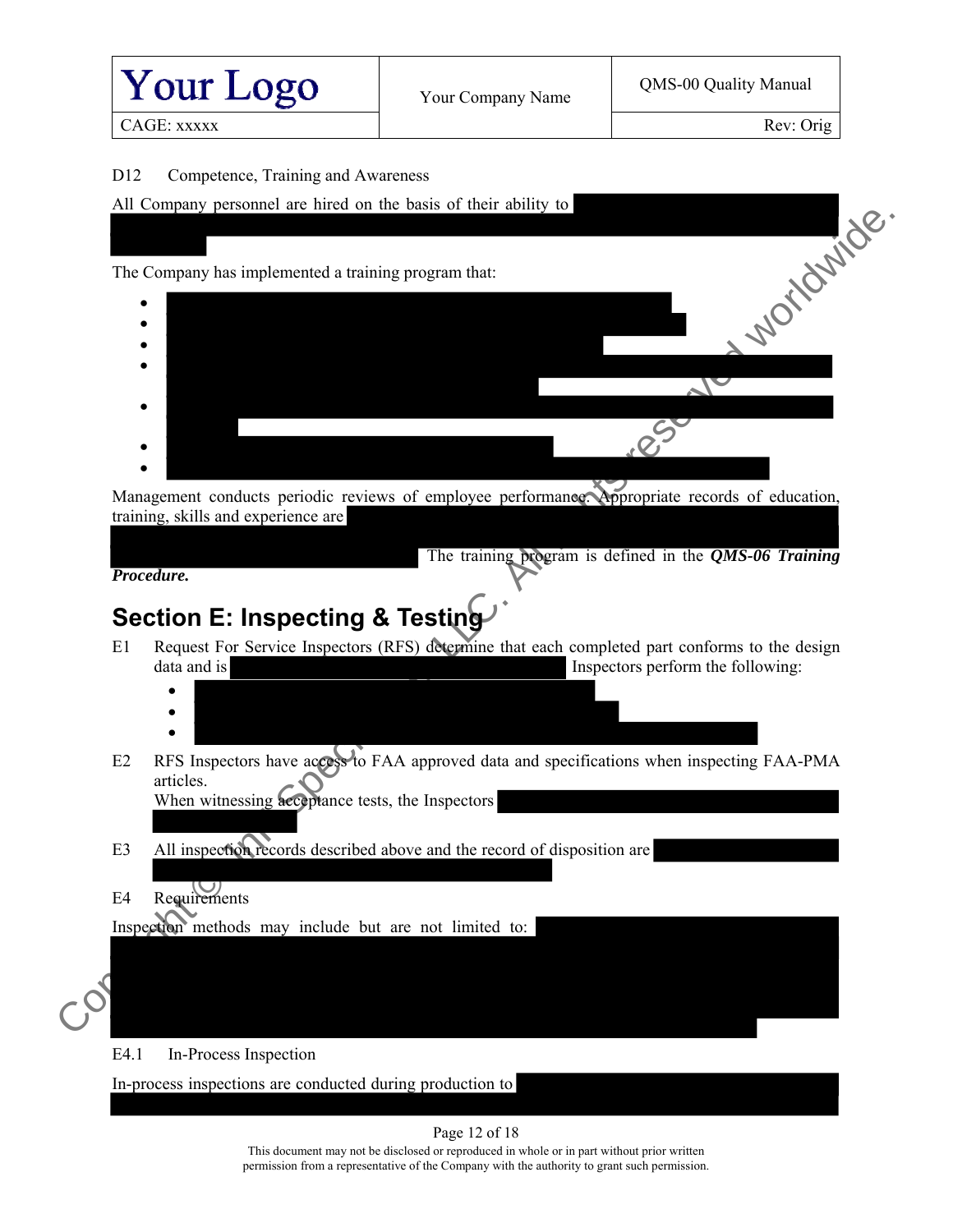<span id="page-12-0"></span>

#### Page 13 of 18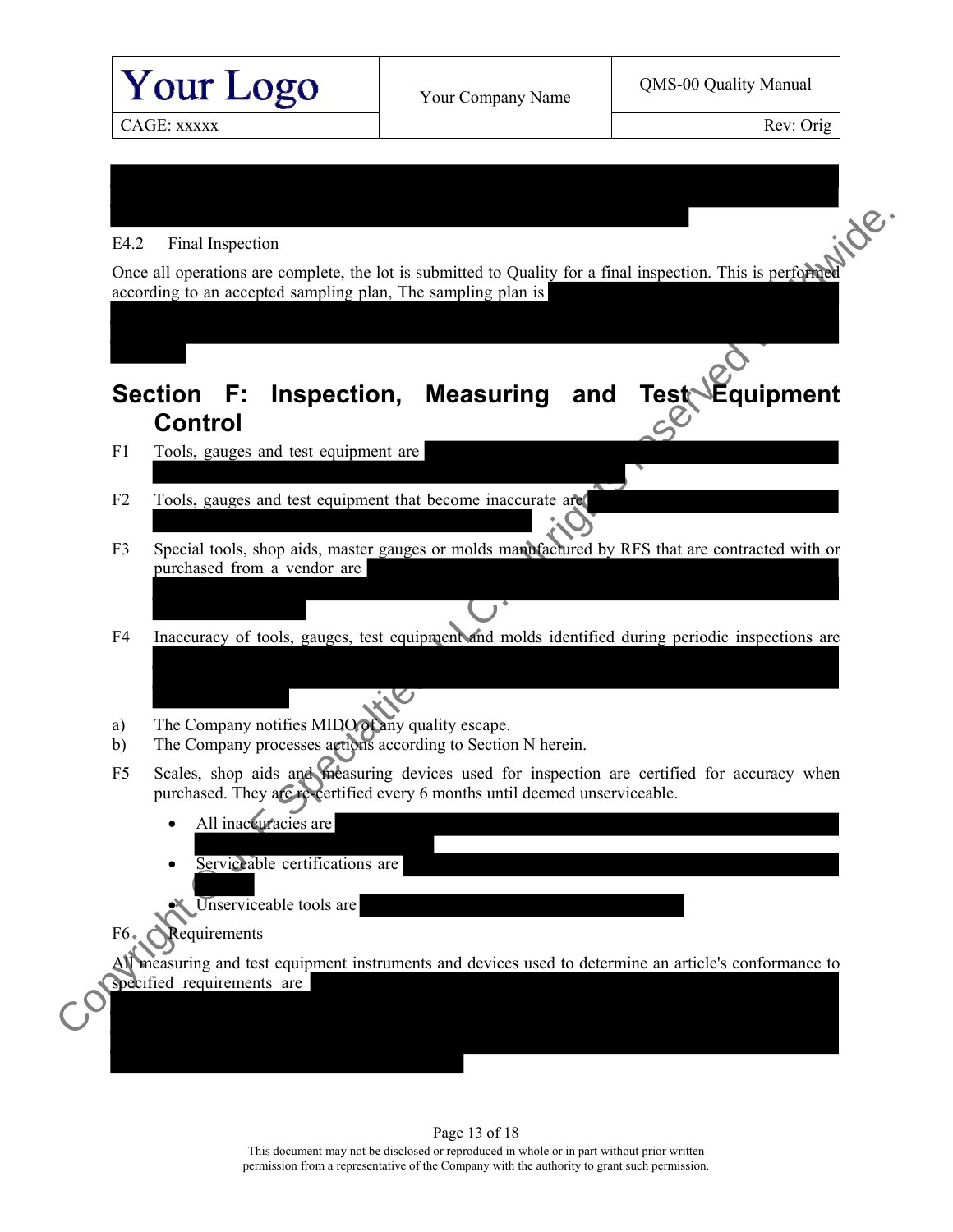<span id="page-13-1"></span><span id="page-13-0"></span>

| Your Logo<br>CAGE: XXXXX |                                                                           | Your Company Name                                                           | QMS-00 Quality Manual<br>Rev: Orig                                                                           |  |  |
|--------------------------|---------------------------------------------------------------------------|-----------------------------------------------------------------------------|--------------------------------------------------------------------------------------------------------------|--|--|
|                          |                                                                           |                                                                             |                                                                                                              |  |  |
|                          |                                                                           |                                                                             |                                                                                                              |  |  |
| G <sub>1</sub>           | <b>Section G: Inspection and Test Status</b>                              |                                                                             |                                                                                                              |  |  |
|                          |                                                                           | The inspector affixes an initial on the <i>Inspection Record</i> indicating |                                                                                                              |  |  |
|                          |                                                                           |                                                                             |                                                                                                              |  |  |
| G2                       | Rejected components are                                                   |                                                                             |                                                                                                              |  |  |
|                          | Section H: Nonconforming Product and Article Control                      |                                                                             |                                                                                                              |  |  |
| H1                       | Nonconforming and rejected materials are                                  |                                                                             |                                                                                                              |  |  |
| H2                       | Nonconforming parts may                                                   |                                                                             |                                                                                                              |  |  |
|                          |                                                                           |                                                                             |                                                                                                              |  |  |
| H4                       | with PMA addition.                                                        |                                                                             | Major Change incorporation to FAA-PMA articles are first approved by FAA ACO and MIDO                        |  |  |
| H <sub>5</sub>           | Requirements                                                              |                                                                             |                                                                                                              |  |  |
|                          | All supplies found to be nonconforming against specified requirements are |                                                                             |                                                                                                              |  |  |
|                          |                                                                           |                                                                             |                                                                                                              |  |  |
|                          |                                                                           |                                                                             | Procedures are available for receiving and processing feedback for in-service failures, malfunctions and     |  |  |
| defects.                 | The procedures include                                                    |                                                                             |                                                                                                              |  |  |
|                          |                                                                           |                                                                             |                                                                                                              |  |  |
|                          |                                                                           |                                                                             | Procedures are available that establish a system for receiving, processing and tracking in-service failures. |  |  |
|                          | The procedures include provisions to                                      |                                                                             | Service problems,                                                                                            |  |  |
|                          | FAR $$21.3$ $$21.9$ and are                                               |                                                                             | unairworthy conditions, unsafe features and unsafe characteristics are reported to the FAA according to      |  |  |
|                          |                                                                           |                                                                             |                                                                                                              |  |  |
|                          |                                                                           |                                                                             |                                                                                                              |  |  |
|                          | Nonconformities Procedure.                                                |                                                                             | See the <i>QMS-14 Control of</i>                                                                             |  |  |
|                          | <b>Section I: Corrective and Preventive Action</b>                        |                                                                             |                                                                                                              |  |  |
| 11 <sub>4</sub>          |                                                                           | Corrective actions review non-conformities of manufactured articles to:     |                                                                                                              |  |  |
|                          |                                                                           |                                                                             |                                                                                                              |  |  |
|                          |                                                                           |                                                                             |                                                                                                              |  |  |
|                          |                                                                           |                                                                             |                                                                                                              |  |  |
|                          |                                                                           |                                                                             |                                                                                                              |  |  |

<span id="page-13-2"></span>Page 14 of 18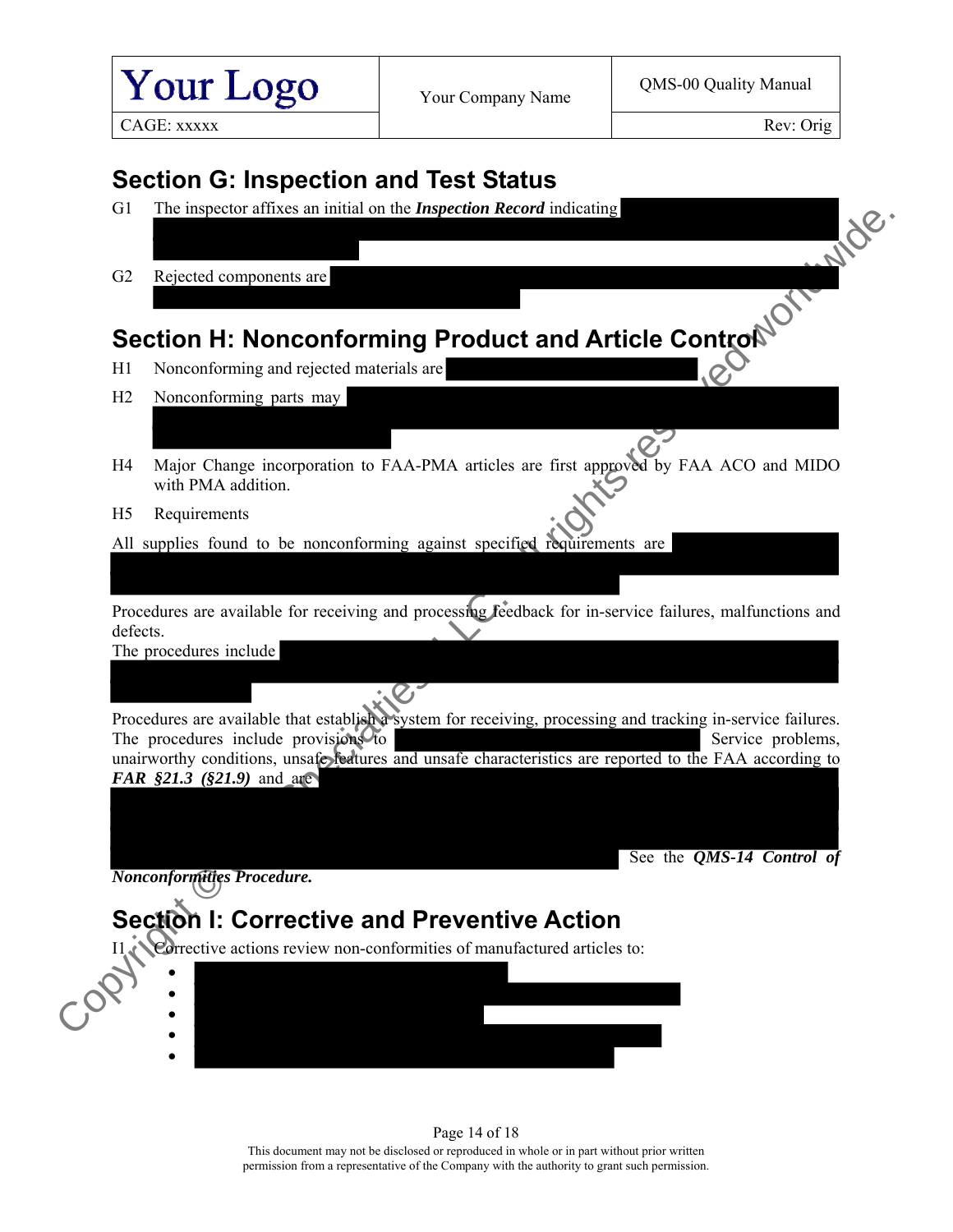<span id="page-14-0"></span>

| <b>Your Logo</b>                                        | Your Company Name                                                                                                                                                 | QMS-00 Quality Manual<br>Rev: Orig               |  |  |
|---------------------------------------------------------|-------------------------------------------------------------------------------------------------------------------------------------------------------------------|--------------------------------------------------|--|--|
| CAGE: XXXXX                                             |                                                                                                                                                                   |                                                  |  |  |
| 12<br>Action is taken to:                               |                                                                                                                                                                   |                                                  |  |  |
|                                                         |                                                                                                                                                                   |                                                  |  |  |
|                                                         |                                                                                                                                                                   | Jouride                                          |  |  |
|                                                         |                                                                                                                                                                   |                                                  |  |  |
|                                                         |                                                                                                                                                                   |                                                  |  |  |
|                                                         |                                                                                                                                                                   |                                                  |  |  |
| 13<br>Preventive Action is taken to:                    |                                                                                                                                                                   | reserved                                         |  |  |
|                                                         |                                                                                                                                                                   |                                                  |  |  |
|                                                         |                                                                                                                                                                   |                                                  |  |  |
|                                                         |                                                                                                                                                                   |                                                  |  |  |
|                                                         |                                                                                                                                                                   |                                                  |  |  |
|                                                         |                                                                                                                                                                   |                                                  |  |  |
| I <sub>4</sub><br>Requirements                          |                                                                                                                                                                   |                                                  |  |  |
| I4.1<br>Corrective Action                               |                                                                                                                                                                   |                                                  |  |  |
|                                                         | The Company has implemented and maintains a robust system for identifying and reporting<br>nonconformities requiring corrective action. These nonconformities can |                                                  |  |  |
|                                                         |                                                                                                                                                                   |                                                  |  |  |
| <b>Action Procedure.</b>                                |                                                                                                                                                                   | This process is defined in the QMS-13 Corrective |  |  |
| I4.2 Preventive Action                                  |                                                                                                                                                                   |                                                  |  |  |
|                                                         | In addition to the preventive measures taken for corrective action requests (used to prevent recurrence of                                                        |                                                  |  |  |
|                                                         | an existing problem) the Corrective Action process is used to<br>This process is defined in the $\overline{QMS-13}$ Corrective Action Procedure.                  |                                                  |  |  |
|                                                         |                                                                                                                                                                   |                                                  |  |  |
| <b>Section J: Handling &amp; Storage</b>                |                                                                                                                                                                   |                                                  |  |  |
|                                                         |                                                                                                                                                                   |                                                  |  |  |
| All materials are<br>J1                                 |                                                                                                                                                                   |                                                  |  |  |
| Acceptable finished products are<br>J2                  |                                                                                                                                                                   |                                                  |  |  |
| Parts are<br>J3                                         |                                                                                                                                                                   |                                                  |  |  |
| Parts are<br>Parts are                                  |                                                                                                                                                                   |                                                  |  |  |
| Requirements: Preservation of Product<br>J <sub>6</sub> |                                                                                                                                                                   |                                                  |  |  |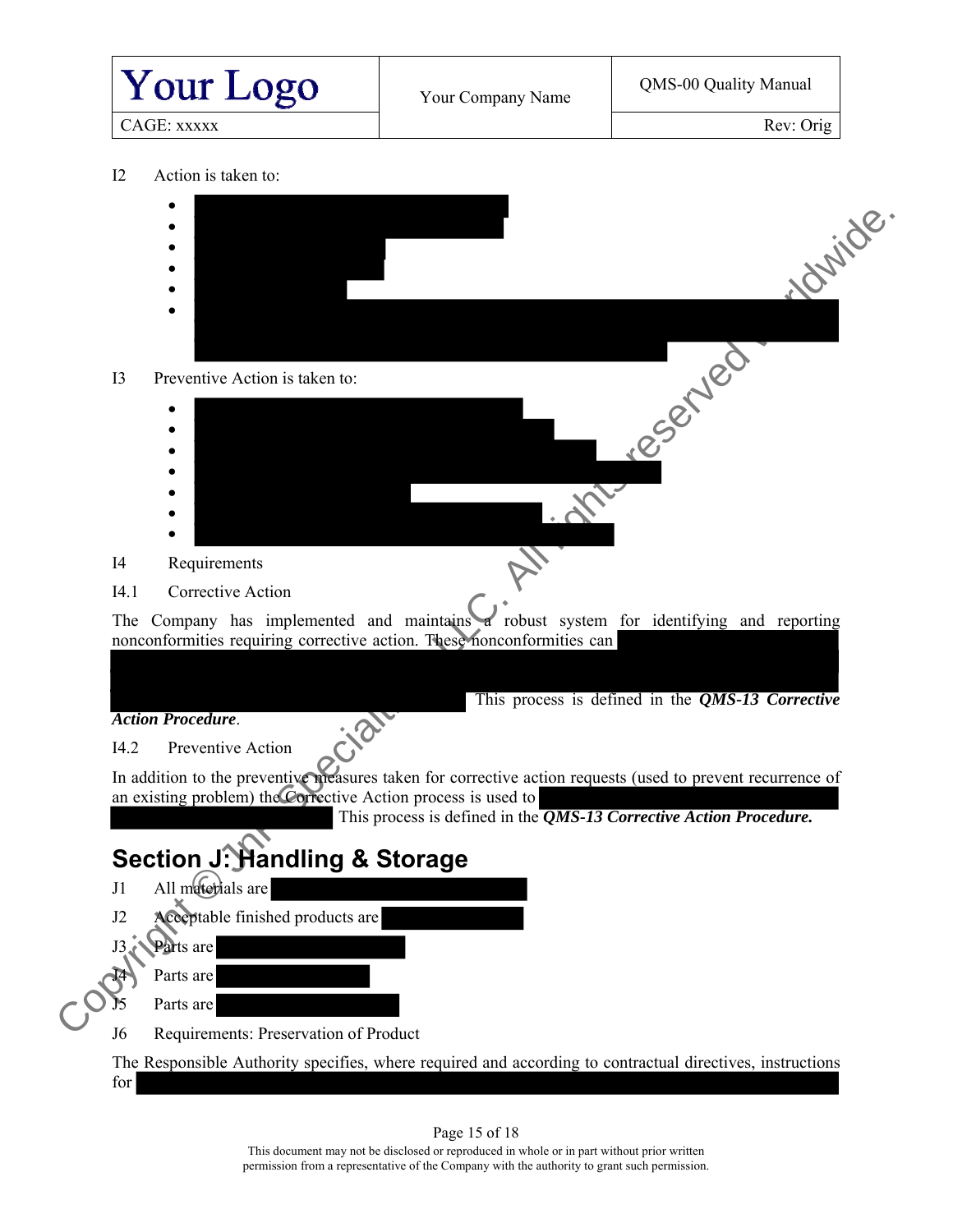<span id="page-15-0"></span>

Note: The Company ensures that only FAA approved data is used for manufacturing, instruction and support.

defined in the *QMS-01 Control of Documented* 

K3 Requirements: Control of Records

Paper records are

*Information Procedure*.

# <span id="page-15-1"></span>**Section L: Internal Audits**

L1 Request For Service Inspectors conduct Internal Audits according to

See Internal Audit control log:

L2 Requirements: Internal Audit

Internal quality audits are conducted to ensure ongoing compliance with requirements of the Company's policies and procedures. This is accomplished by

The internal audit process is fully defined in the *QMS-12 Internal Auditing Procedure*.

## <span id="page-15-2"></span>**Section M: In-Service Feedback**

#### **Service Difficulty Reports (SDRs)**

- M1 When in service difficulties are discovered, they are reported to the FAA ACO and MIDO.
- Note: The Company reports 14 CFR 21.3 conditions to the FAA ACO and MIDO within 24 hours, with the exceptions of weekends and recognized holidays.

Page 16 of 18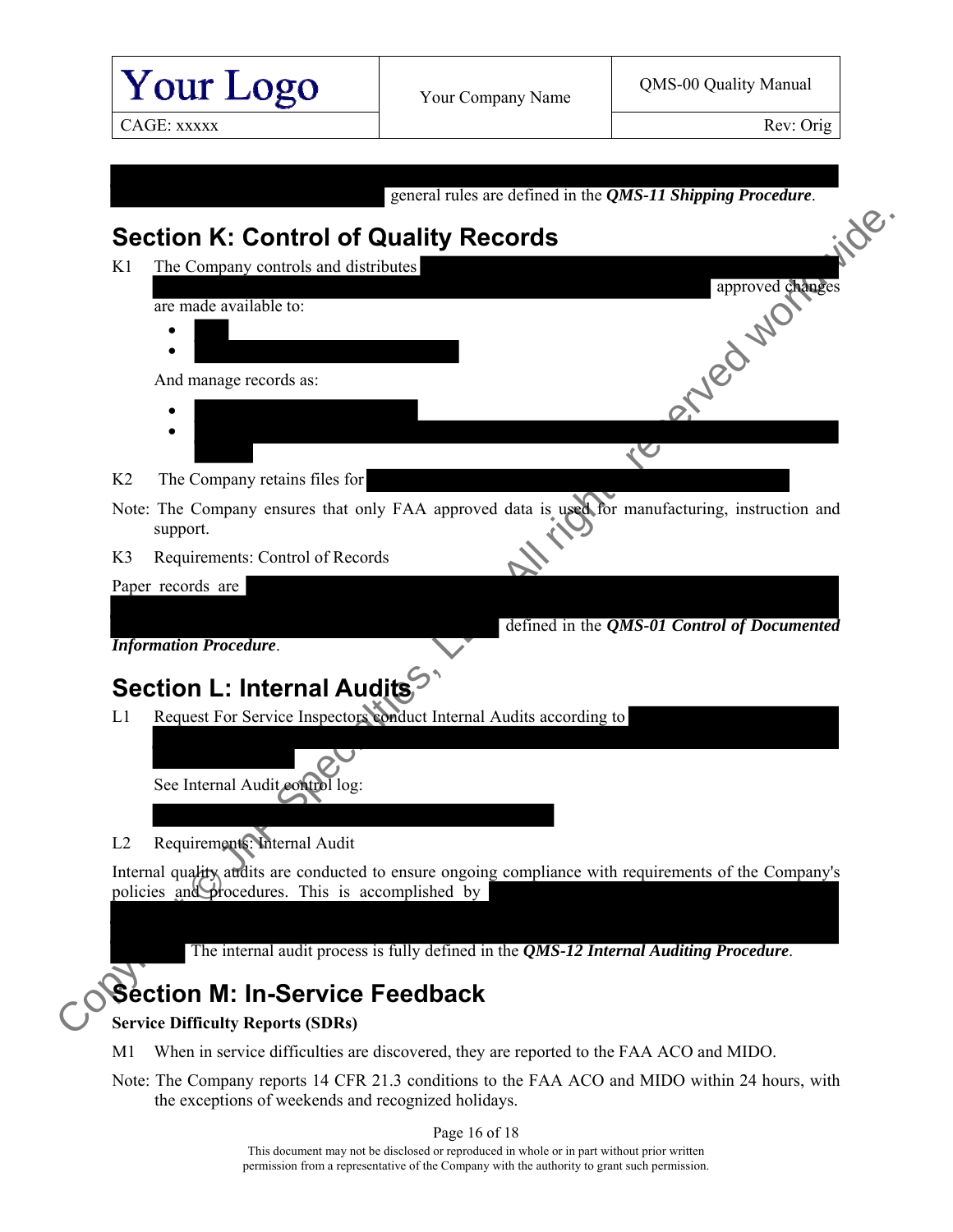

Rev: Orig

CAGE: xxxxx

#### **Self Disclosure Reporting**

M2 When in-service difficulties are found for an article, they are reported to the FAA's geographic MIDO.

#### **Airworthiness Directives (ADs)**

M3 In the event that an Airworthiness Directive is issued by the FAA, the Company immediately implements applicable changes, if any, to articles affected by the AD.

- When appropriate, changes related to an AD are

### <span id="page-16-0"></span>**Section N: Quality Escapes**

A quality escape is defined as any article that has been released from the quality system that does not conform to the applicable design data or quality system requirements.

- N1 The Company notifies the FAA of any apparent quality escape by contacting the FAA MIDO office. Initial notice of a voluntary disclosure may be submitted orally, by electronic means or by written hardcopy.
- N2 Notification is made in a timely manner, normally within 24 hours of the discovery of the apparent quality escape, with the exception of weekends and recognized holidays.
	- $\bullet$  $\bullet$
- N3 Ouality escape notifications include the following information:
- $\bullet$  $\bullet$  $\bullet$  $\bullet$ Computer of the Million of the Million of the Computer of the Computer of the Computer of the Computer of the Computer of the Special Mathematic splication control in the control of the ACO of the ACO of the ACO of the ACO

# <span id="page-16-1"></span>**Section O: Issuing Authorized Release Documents**

The Company may issue authorized release documents for